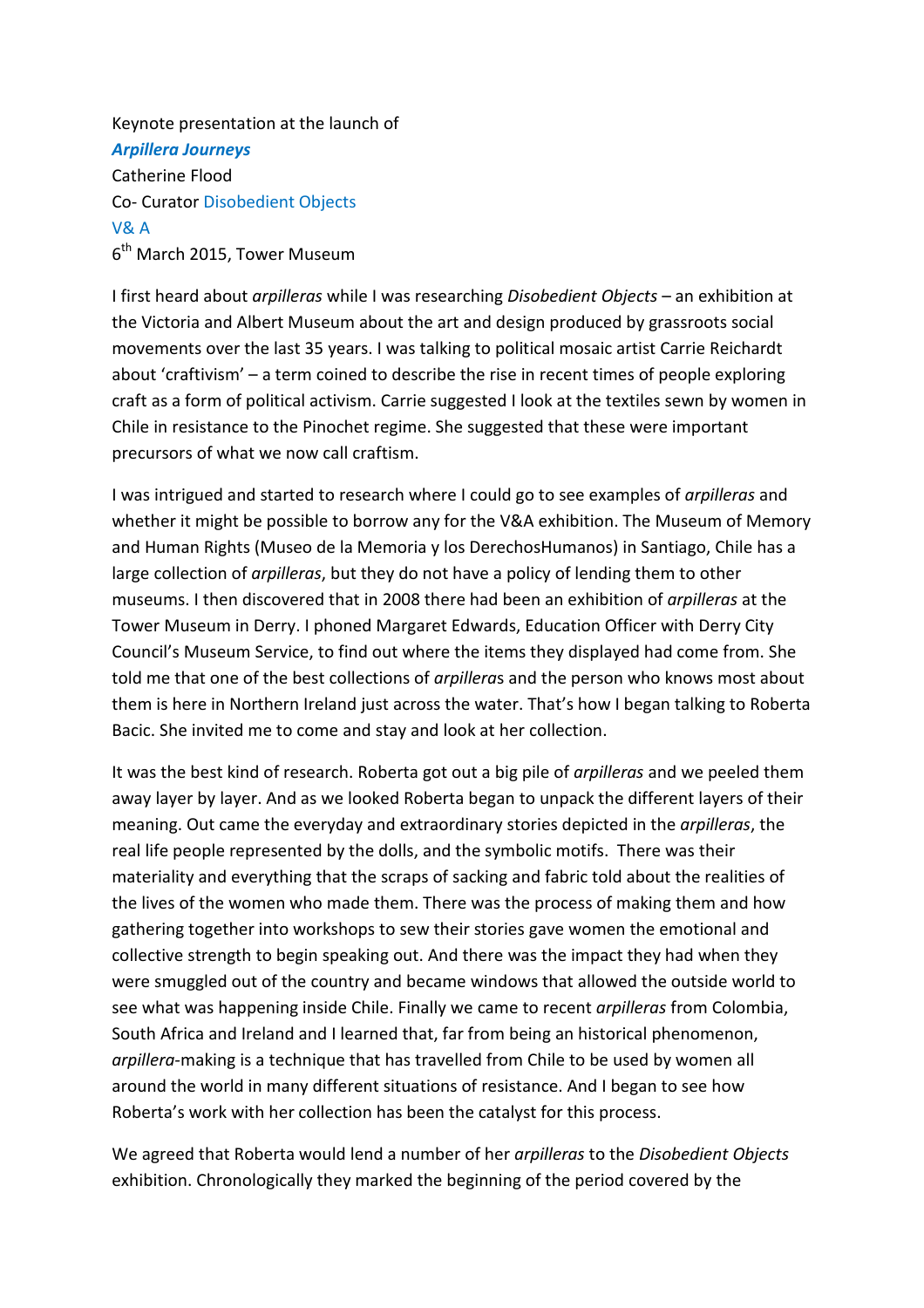exhibition as one of the first examples of creative resistance to the emerging forces of neoliberalism. In planning the Chilean coup in 1970 President Nixon instructed the CIA 'to make the economy scream'. The *arpilleras* in their act of making and their depiction of murders and disappearances alongside sunrises over the Andes Mountains embody both a scream of negation and a thread of hope for another future.

*Disobedient Objects*was a very different kind of exhibition for the V&A as it allowed us to ask some important questions about what we place in museums of art and design and ask people to pay attention to. The project started by asking why big museums of art and design like the V&A don't collect and represent the culture and creativity of social movements? The simple answer lies in the fact that history is usually written from the perspective of those in power, and the history of art and design is no different. The V&A is full of examples of fine craft – highly finished objects created for the private consumption of elites and produced under various forms of governance: patronage, institutional training and the codes and controls produced by guilds, academies and market forces. Social movements produce objects such as *arpilleras* under very different conditions – quickly, under pressure and with few resources. Such objects might be made by highly skilled artists and crafts people, but they are working by any media necessary using the tools skills and materials they have to hand. The purpose is not to create art for art's sake or to demonstrate mastery of a particular technique, but to address a social problem.

Placed next to more traditional V&A exhibits, the objects produced by social movements can therefore appear rough and unfinished. They might appear to fail the narrow test of technical quality that the museum imposes. But they are considered and often beautiful responses to complex problems. We could turn the question around – most of the objects in the V&A collections could be considered failures in the task of making social change. Are we only interested in the form and aesthetic of an object or in the impact that it has on society? *Disobedient Objects* was an attempt to start telling a history of art and design from below.

The exhibition had an amazing response from the public. The final visitor figures were 417,000 making it the most visited exhibition at the V&A since 'Britain Can Make It' in 1946. It is evidence that people want content in their museums that relates to their lives and events happening in the world. The visitor responsealso demonstrated that museums can be spaces for debate, not just entertainment. One of my favourite visitor comments (on Twitter) was 'Long time since I've debated with strangers in a museum'.

There were, however, very real concerns about bringing these kinds of objects into a museum like the V&A which to many represents the establishment. In asking what disobedient objects would do to the museum, we also had to question what the museum would do to disobedient objects. The main concern voiced by makers and lenders was whether their objects would be fetishized by placing them in the V&A, divorced from their original context. Would tools for action be transformed into static objects of aesthetic contemplation? We needed to challenge the idea of the museum as a mausoleum where